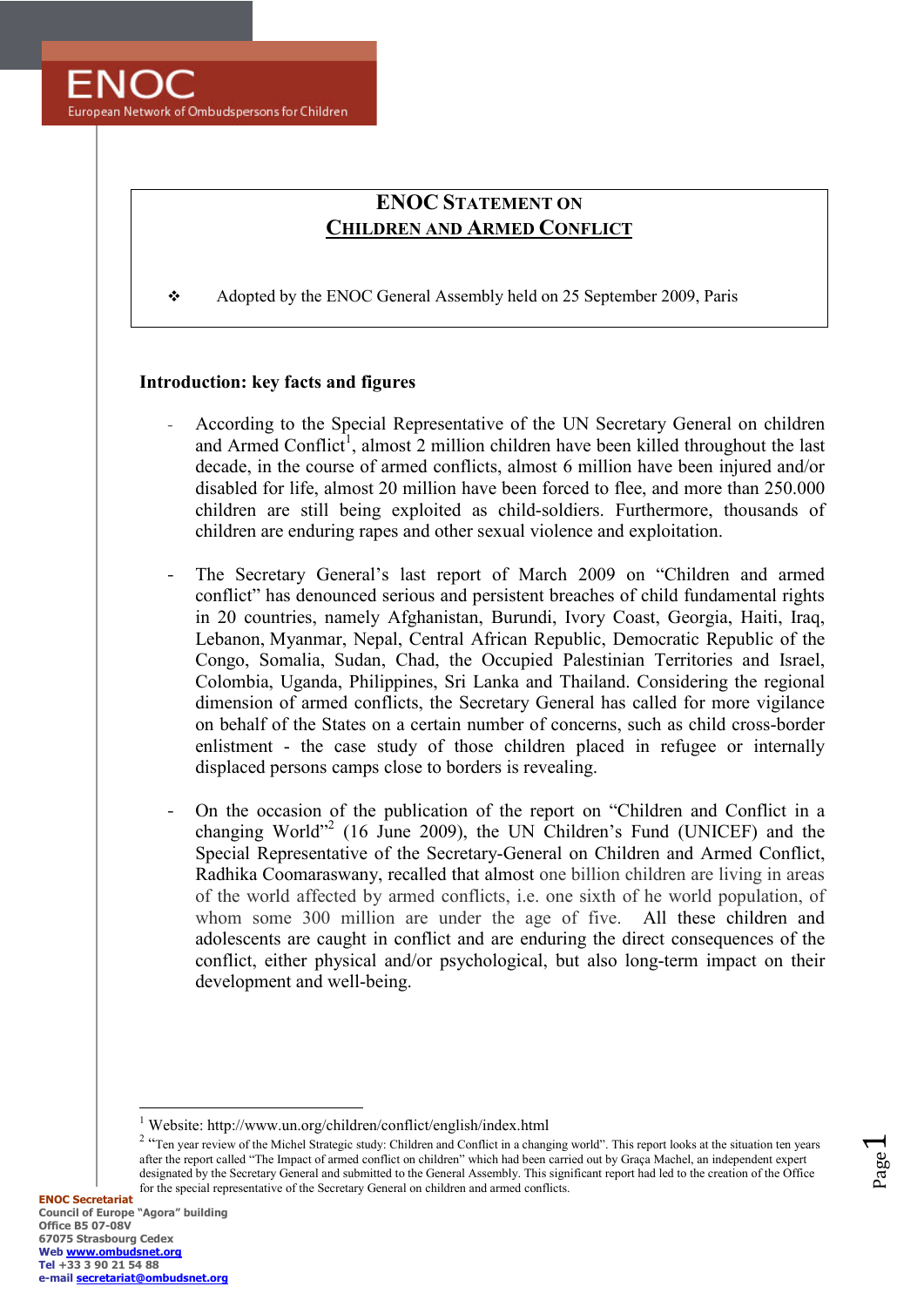## **The main developments**

- ‐ **Wars breach all the rights of the child,** namely the right to life, the right to live in a united family and in a moral environment, the right to health and to education, the right to protection against all forms of violence and exploitation, including sexual abuse, the right to receive humanitarian assistance. Education at all levels is one of the principal means to build a culture of peace. In this context, human rights education is of particular importance.
- **The changing nature of armed conflicts** has given rise to an ever deepening impact on children:
	- o Proliferation of light weapons and of non-state forces, anti-personnel landmines and explosive remnants of war, as well as terrorism,
	- o Blurring of the distinction between civilian population and combatants: traditional armed conflicts ruled by the Geneva conventions of 1949 have been more and more replaced by what many States prefer calling "internal disturbances and tensions".

In this context, during armed conflicts children are:

- **Used for military purposes**: they may be actively **involved in hostilities (as child soldiers**); used in **support roles** (as porters, spies, messengers, look outs, and sexual slaves); or **used for political advantage either as human shields** or in propaganda.
- Victims of **air raids** or attacks over schools and health facilities;
- **Illegally arrested** or detained because they are associated with armed groups, in breach of international conventions
- Victims of **sexual violence**, rapes being used as weapon of war.

# **Overview of the international legal framework for the protection of children in armed conflict**

- ‐ The Convention on the Rights of the Child states in its article 38, that "States Parties shall take all feasible measures to ensure that persons who have not attained the age of fifteen years do not take a direct part in hostilities." Articles 1 and 2 of the Optional Protocol to the Convention on the Rights of the Child on the involvement of children in armed conflict, which entered into force in 2002, state respectively that States Parties "shall take all feasible measures to ensure that members of their armed forces who have not attained the age of 18 years do not take a direct part in hostilities.", and that "shall ensure that persons who have not attained the age of 18 years are not compulsorily recruited into their armed forces."
- Article 8 of the Rome Statutes of the International Criminal Court states that the Court considers as war crimes "Conscripting or enlisting children under the age of fifteen years into the national armed forces or using them to participate actively in conflict" whether in international armed conflicts or non-international ones.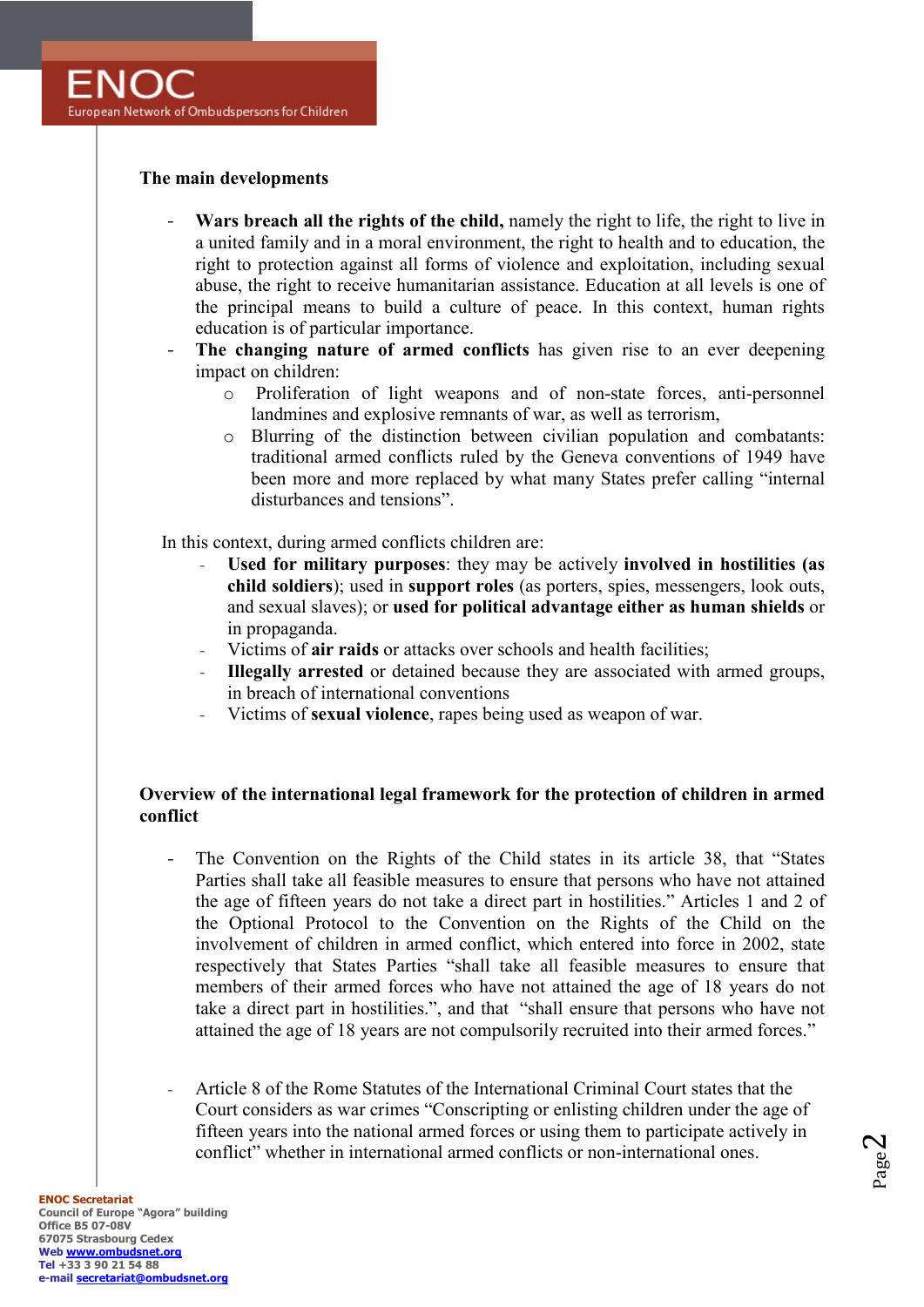The Security Council has established a monitoring, reporting mechanism on 6 categories of grave violations of children' rights during armed conflicts and has unanimously adopted resolutions 1539 (2004) and 1612 (2005).

**Considering the gap between standards adoption and standards implementation,** we, ENOC Members, strongly consider that

- There is a gap between the recognition of the due protection of children in the international texts and their implementation in the course of armed conflicts.
- ‐ The principle of state sovereignty should not jeopardize both the due protection and promotion of the fundamental rights of children caught in conflict, and international assistance.
- ‐ It is inadmissible to note despite the ratification of the international legal tools governing the protection of children in armed conflict -, persistent breaches of the principle of the respect for children's human rights during armed conflict.
- ‐ There is no efficient mechanism for ensuring the protection of children and not enough actions and reactions, which leads to an unacceptable impunity.

### We, ENOC Members, are especially calling for

- The implementation and reinforcement of the monitoring and the reporting mechanism on breaches of the fundamental rights of children during armed conflict - such as established by the resolution 1612(2005) of the Security Council -, to gather and disseminate relevant information in due course, about violations against children in situation of armed conflict.
- ‐ The development of cooperation and exchange of information between international and regional agents in charge of peace keeping and peace building (NGOs, international humanitarian organisations, States Parties, and United Nations agencies) and civilian population, in order to develop international monitoring<sup>3</sup> regarding children rights during armed conflict and for this issue to be clearly assessed and consistently dealt with.
- ‐ The development of Disarmament, demobilization and reintegration programs for children in situation of armed conflict, in the light of the strong commitment expressed by 76 Member States to the Paris Commitments and the Principles and Guidelines on Children Associated with Armed Forces or Armed Groups.

As reported by the representative of the Democratic Republic of the Congo to the Human Rights Council (2009), international

monitoring remains the most satisfactory solution in terms of both the respect of the principle of state sovereignty.

 $\overline{a}$ 3

Page  $\infty$